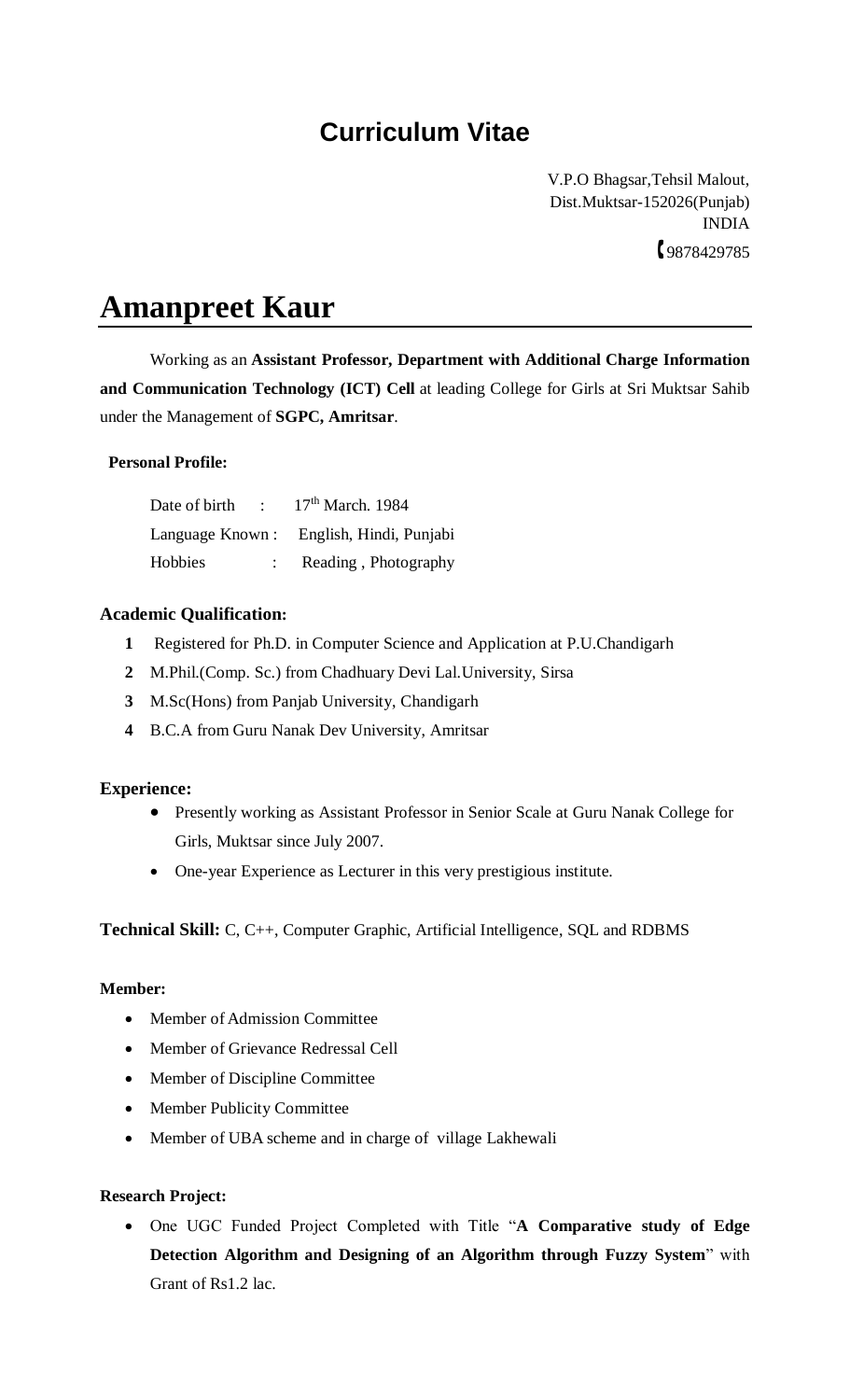#### **Research Publication:**

- Kaur, Rupinder Pal, and Amanpreet Kaur. "Perspectives of Mobile Cloud Computing: Architecture, Applications and Issues." International Journal of Computer Applications 101.3 (2014).
- Kaur ,Amanpreet "Case Studies of Expert System &Research aspects In Artificial Intelligence." International journal of Advance Research in Science and Engineering.
- Kaur,Amanpreet "Hadoop –Need For Big Data" International journal of Advance Research in Science and Engineering.
- Kaur ,Amanpreet"A Review-Cyber Crime in India" Multidiciplinary International Journal Remarking:An Analisation.

# **Paper Presented:**

- Presented paper in National seminar on "E-learning:Objectives,Tools and limitation"dated Feb 24th ,2016.
- Paper presented in CDC sponsored national seminar on topic "NAAC Accreditation –methodology, process and problems" on 29th March 2016.
- Presented Paper in International Conference on topic "Case Studies of Expert System &Research Aspects in Artificial intelligence" dated 18th &19th March 2017 at Dev Samaj College For women ,Ferozpur.
- Presented Paper in international conference on topic "Big Data An Analtysis Tools" dated 6th May 2017 at Pyramid College of Bussiness & Technology,Mehtan,Phagwara.
- Presented paper on tlopic "Hadoop- Need for Big data" at International conference held at Guru Nanak College for Girls, Sri Muktsar Sahib held on 24th October 2017.
- Presented paper on international Multistream conference on research and society dated 29th October,2017 paper titled "Case studies of Cyber Crime in India"

# **Extra Curricular Activities:**

- Acted as Flying Squad. Assistant Supt. and Centre Supt. for the P.U,Chandigarh
- Acted as External Examiner to Conduct the Viva-Voice for Practical examination held in March 2007 at Maharaja Ranjit Singh College, Malout.
- Acted as Subject Expert to appoint Computer Lecturer at Sanik Vocational Institute, Muktsar .
- Acted as Observer for Competitive Exam of PSTET 2015 held at D.A.V School(Boys), Muktsar on dated 13th December 2015.
- Acted as resourse person in one day workshop held at Govt School Sangudhaun dated March 31, 2016
- Acted as resource person in one day teachers training workshop at district education office, Sri Muktsar Sahib dated 7 April 2016.
- Acted as Centre Coordinator in B.Ed Entrance held on 17 July,2016 by G.N.D.University,Amritsar.